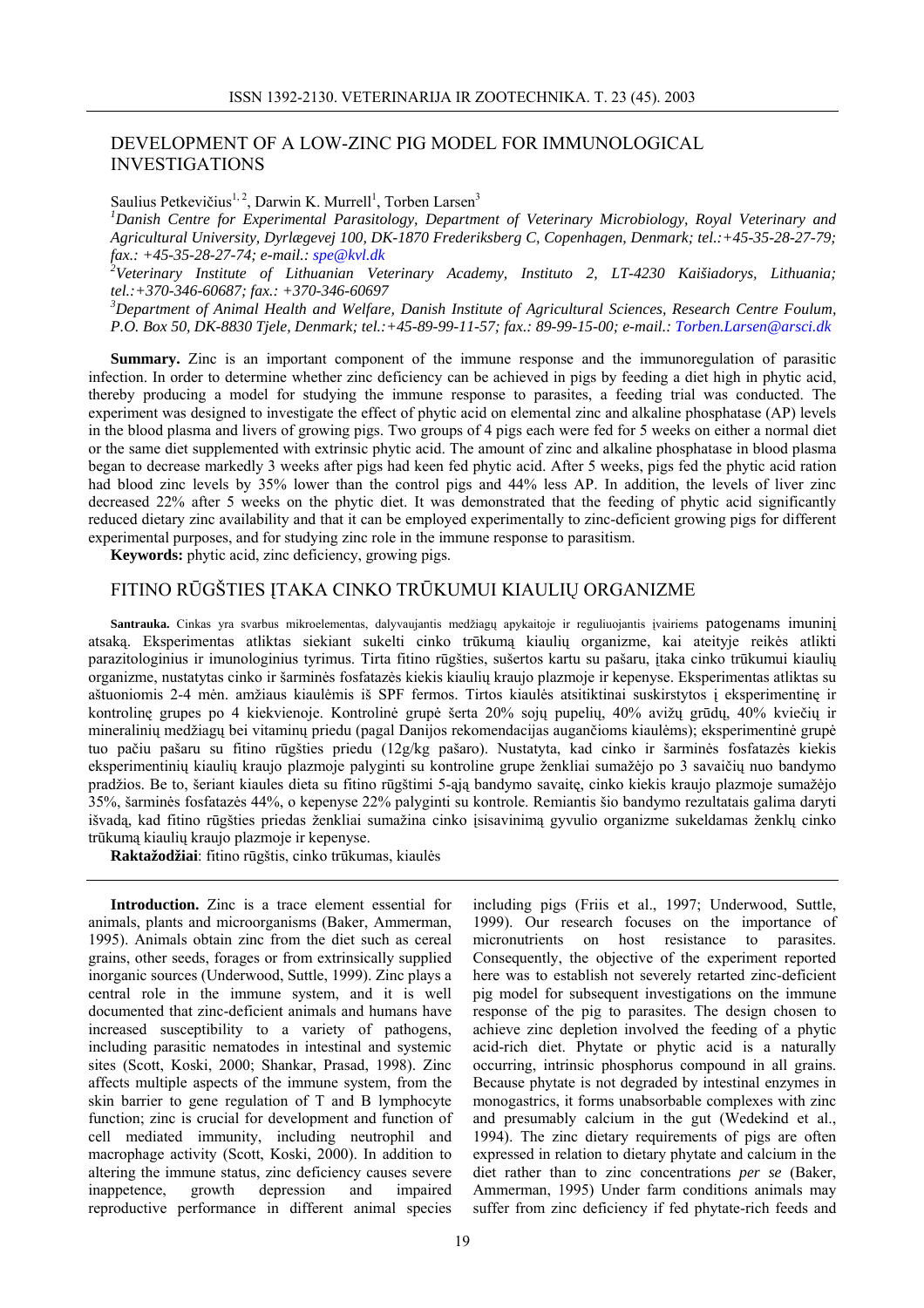calcium supplements (House, Welch, 1989; Tucker, Salmon, 1955). Elemental zinc in blood plasma is widely used as an indicator of zinc status (due to the lack of more specific indicators). Alkaline phosphatase is a Zndependent enzyme activity of which is susceptible to zinc status (Larsen, Sandström, 1993). Elemental zinc in liver tissue is an indicator of internal zinc deposition.

In this study we compared the influence of normal and phytate-enriched diets on blood and liver zinc levels with the aim of developing a zinc-deficient model for infection-immunity studies.

**Material and Methods.** The experiment included 8 specific-pathogen-free hogs (Landrace/Yorkshire Danish crosses). The pigs were divided into 2 equal groups (Groups 1 and 2). The two experimental diets used in the experiment are described in Table 1. The normal diet was based on Soya bean meal, barley and wheat with addition of minerals and vitamin mixtures according to standard recommendations; the phytate enriched diet was identical except that it was supplemented with 12 g of phytic acid (3Sigma, P 8810, Na-salt) per kg of diet. Group 1 pigs were fed the normal diet, and Group 2 pigs received the phytate-enriched diet. Both groups were fed these diets for 5 weeks. The pigs were weighed at the start of the experiment and further every week; the pigs were always weighed at the same time of the day (compared to feeding time). Blood samples were collected from the jugular vein for analyses. Sampling started the day after arrival and hereafter once a week until week 5*.* 

Table 1. **The experimental diets, per kg diet.**

| Feed                         | Group 1 | Group 2 |
|------------------------------|---------|---------|
| Soya bean meal, toasted, g   | 200     | 200     |
| Barley, g                    | 400     | 200     |
| Wheat, g                     | 400     | 400     |
| Supplement of phytic acid, g |         |         |

Minerals except zinc were supplied to fulfill Danish recommendations, i.e.  $\text{Na}_2\text{HPO}_4$ ,  $2\text{H}_2\text{O}$ ,  $10,3$  g; CaCO<sub>3</sub>, 17 g; Fe(II)SO<sub>4</sub>,7H<sub>2</sub>O, 200 mg; CuSO<sub>4</sub>, 5H<sub>2</sub>O, 20 mg; Mn(II)SO4,7H2O, 200mg; KI, 0.25 mg; NaCl, 3g. 10 g of maize oil was added per kg. Vitamins were supplied according to Danish recommendations for growing pigs. The vitamin formulations were kindly delivered by Roche Vitamins, Denmark.

Plasma zinc was determined by atomic absorption spectrophotometry (Perkin Elmer 5000) and plasma alkaline phosphatase (AP) was measured on an automated analyser (Advia 1650, Bayer) using the test kit Enzymatic/standardized DGKC (DEA) Rate reaction (Bayer). Both methods are subjected to daily internal quality control and external quality control (4 times per year).

At the end of the experiment (5 weeks after start), all pigs were slaughtered; the livers were quickly removed, separated from mesenteries, and frozen until further analysis. Representative samples, excised from different lobes of the organ were selected and dry ashed at 550 °C in a muffle oven. Ashes were dissolved in  $HNO<sub>3</sub>/HCl$ (Suprapur/Analytical grade, 1: 3) according to, the method described by Larsen & Sandström (Larsen, Sandström, 1992). The analysis of Zn content in livers was performed using Automatic Analysis System.

**Ethical consideration.** The experiment was approved by the Danish Animal Ethical Committee (Experimental animal permission license: 2000/561-321). Meetings were held with the agricultural and laboratory technicians to explain the purpose of the experiment and the requirements for the persons handling the pigs.

**Results.** No overt clinical signs were observed in pigs throughout the experimental period. All pigs exhibited a normal appetite and daily feed allowances were completely consumed in both diet groups. Average live weight (standard deviation–SD) of the pigs at the start of the experiment was  $22.7$  kg  $(1.2)$  (Fig. 1). There was a significant increase in the bodyweights over the time in both groups increasing gradually until week 4. Although there was a slightly lower weight gain at week 5 in Group  $1 - 44.8$  kg (3.2) compared to Group  $2 - 41.4$  kg (4.3), the difference was not statistically significant.



Figure 1. **Effect on growth of pigs of phytate-enriched and normal diets.**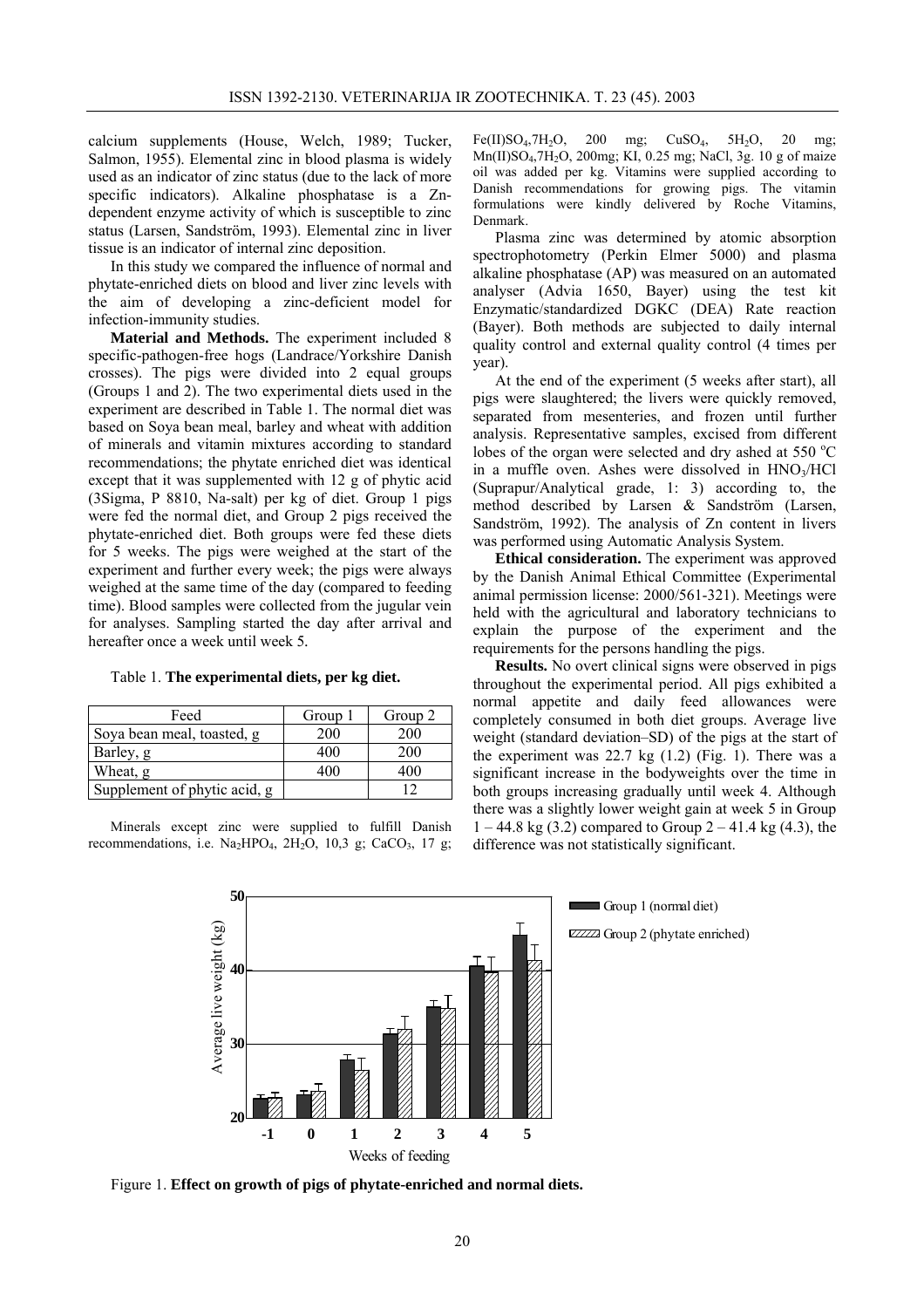The patterns of blood plasma zinc and AP concentrations of the pigs throughout the experiment are shown in Figs 2 and 3. Comparison of zinc concentrations revealed that at week 3 Group 2 exhibited a decrease which continued downward until week 5, when the mean (SD) level of zinc dropped to 9.2 µmol/l (2.2), compared with 14.1  $\mu$ mol/l (1.9) in Group 1 (p=0.015).

The alkaline phosphatase levels exhibited a similar trend in zinc levels in pigs fed phytate (Fig. 3). The activity of alkaline phosphatase in Group 2, compared with Group 1 started to decrease from 3<sup>rd</sup> week and the difference between means at week 5 was markedly different; mean (SD) of alkaline phosphatase activity in Group 2 was 223 (u/l) (84.6) and that in Group 1 was 401  $(u/l)$  (86.2)(p=0.025).

The liver zinc concentrations after 5 weeks (Fig. 4) demonstrated that pigs fed phytate (Group 2) had significantly lower mean (SD) levels of liver zinc - 78.7 ppm (4.5) compared to pigs in group 1- 101.0 ppm on a dry matter basis (18.4) ( $p$ <0.05).



Figure 2. **Effect of dietary phytic acid on zinc in pigs blood plasma.** 



Figure 3. **Effect of dietary phytic acid on alkaline phosphatase in pigs blood plasma.** 



Figure 4. **Comparison of liver zinc levels in pigs on normal and phytate-enriched diets.**